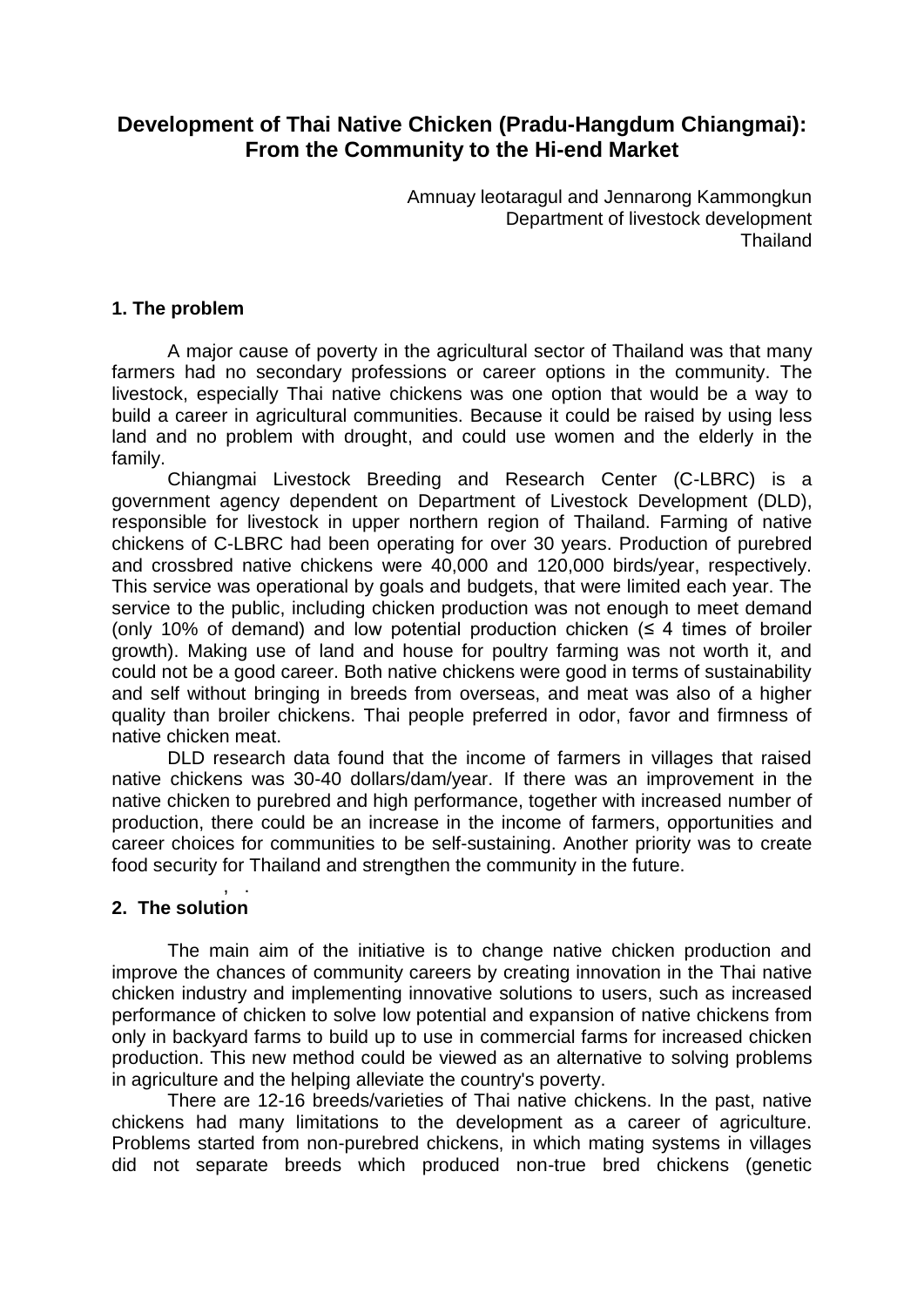contamination with many breeds). Therefore, changes needed to be done to complete the production chain. From the development of purebred chickens that had commercial potential, but still survived in the village. The initiative planned to increase the production of native chickens by building up an integrated production system, generate more knowledge about native chickens and provide a better understanding of modern agriculture farming, and improve perception among the people and consumers to create market opportunities.

In 2007, DLD and Thailand Research Fund (TRF) had developed four breeds of native chickens. Pradu-Hangdum Chiangmai chicken (PDCM) was one breed that has been developed at C-LBRC for purebred chicken that had productive performance about 30% higher than the general native chickens. Its meat had good firmness, low fat and cholesterol lower than the broiler chicken (75 and 60 %, respectively).

After the development of high performance purebred chicken, there followed the implementation process and development of PDCM genetic, creative knowledge, perception PDCM breed, establishing farmers / farms network include chicken production feedlots, slaughterhouses, retail stores, restaurants, chicken identity creation, useful evaluation of PDCM, production system development of PDCM to food safety (GAP) for consumers, production of fresh chicken and canned chicken in supermarket.

All stakeholders made the opportunities to develop the native chicken, farmers and business sector to change the Thai native chicken system.

Farmers and farms network could solve the amount of chicken production. In the past, C-LBRC was the only government agency in upper north of Thailand to produce purebred native chickens. The operation was provided by the serviceoriented goals and budget that are limited each year. The PDCM farmer network, raised less than 100 dams, hatched eggs and raised chickens naturally. The farm network produced chicken by a farm system, using incubators and had 300 or more dams.

### **3. Who proposed the solution, who implemented it and who were the stakeholders?**

# **Government agencies**

From the standpoint of corresponding government agencies were DLD (responsible for the country's native chickens) and TRF (research funding and academic). The intended solutions were to increase the capacity of Thai native chickens to improve opportunities and career choices. Research began in order to improve a breed of native chicken, and perception of the breed was to be widespread. Other research projects had to build consumers and other stakeholders.

# **Farmers and entrepreneurs**

Farmers and entrepreneurs see the potential of chicken breeds and many of them would like to join the network and, use genetically developed chickens. Started from farmers network followed by farms network. As a result, the sub networks continue to support as well, throughout the production chain that including feedlots, slaughterhouses, fresh chicken retail stores, restaurants, manufacturing and packaging products. Network operations took the native chicken production of farmers, from production by individual facilities into commercial production.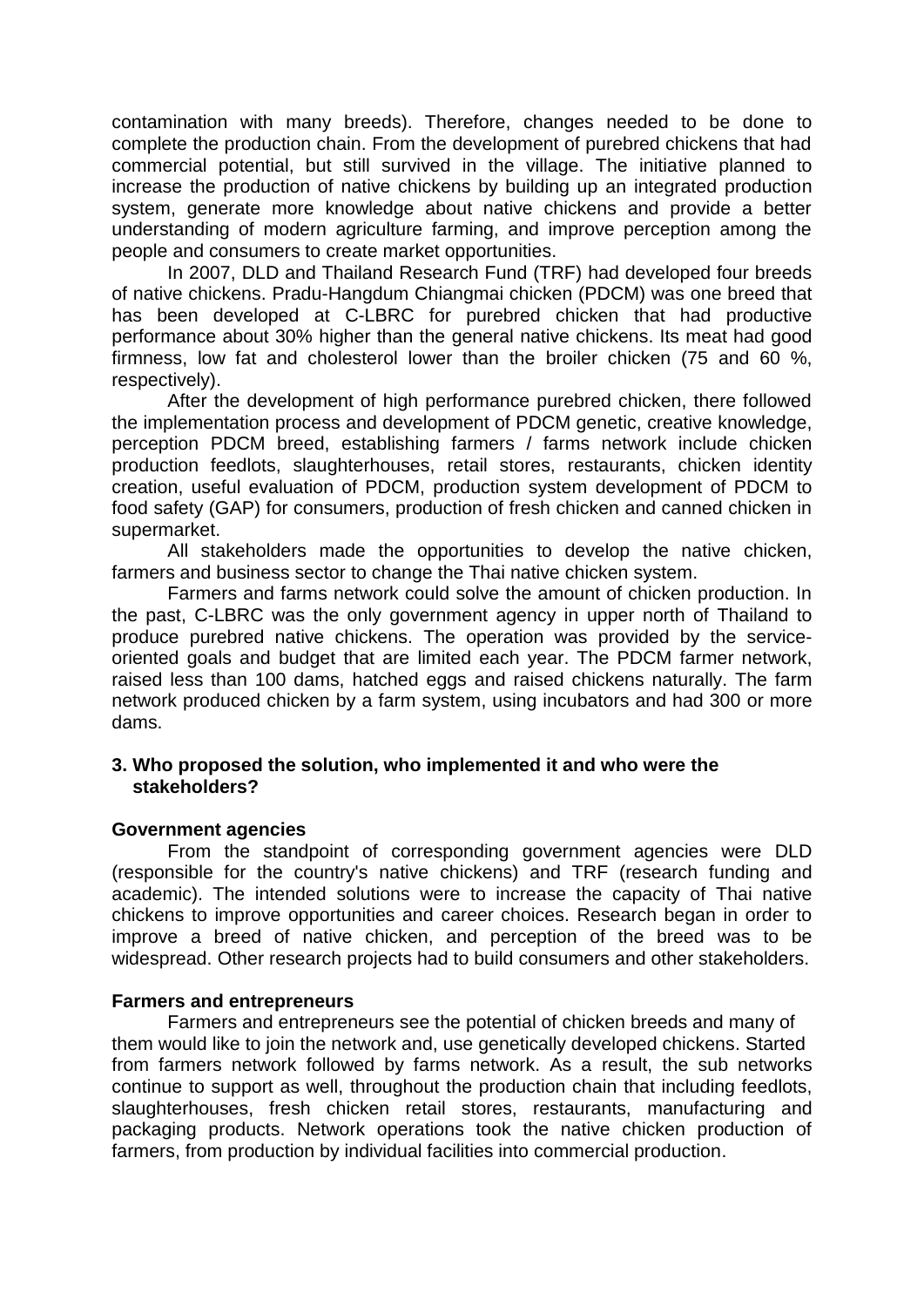### **University / Research Institute**

Chiangmai University, Khonkaen University, Maejo University, Chiangrai Rajabhat University had further studies such as "Meat quality, odor and flavor of PDCM", "Development of molecular markers to identify characteristics of PDCM", "The supply chain development of PDCM", "Recipes for chicken cooked by PDCM", "Creating career communities using native chicken (PDCM) in Thailand". The results created many opportunities for the networks.

The operation results found that, DLD could contribute to the duties and responsibilities in line with government policy, TRF has established a broad research which has impacted the profession and improved sustainability in rural areas, farmers and entrepreneurs now have a sustainable career choice. Consumers have more choice in accessing high quality products (chicken) for consumption with increased convenience.

### **4. Describe how and when the initiative was implemented by answering these questions**

# **a. What were the strategies used to implement the initiative?**

In 2001, the Ministry of Agriculture prepared a strategic plan for native chickens. To meet the vision requirements for "Thailand is the world's kitchen and helping farmers out of poverty".

The strategy has been successful from transfer of technology and knowledge to the user, systematically, throughout the production chain, and is fully integrated between government agencies, farmers and entrepreneurs.

#### Development of breed

The development of PDCM to potential breed has a period of 5 years, with the selection process and technical basis, characteristics of breed with qualitative and quantitative traits. There were higher (30 – 40%) productive performance in farm systems and village conditions than the general native chickens. The development could serve the community and industry. During this period the breed developed, each year and created 30 – 50 PDCM farmers families network that raised 10 dams / family.

# Perceptions of PDCM

Perceptions of PDCM were created after the development of the chicken. The breed was registered at DLD and, published on the DLD website, information and certificates for the network, documents of breed and guide to raising PDCM were also published on website and in book form. The other strategies were the presentation / publication in journals, and conferences. There are also press releases by the DLD, who also participated in academic / national exhibitions. This resulted in wide publicity by the media via television, radio, newspapers and magazines.

# Development of knowledge and technology

The development of knowledge and technology were creation knowledge management, document information, training and monitoring the use of PDCM of farmers in the farm and village.

# Creating Farm Networks

Creating Farm Networks was increasing chicken production. Farm networks used PDCM genetics for commercial means, by raising, breeding and hatching eggs using incubators that were built using teaching and technology of DLD. At present,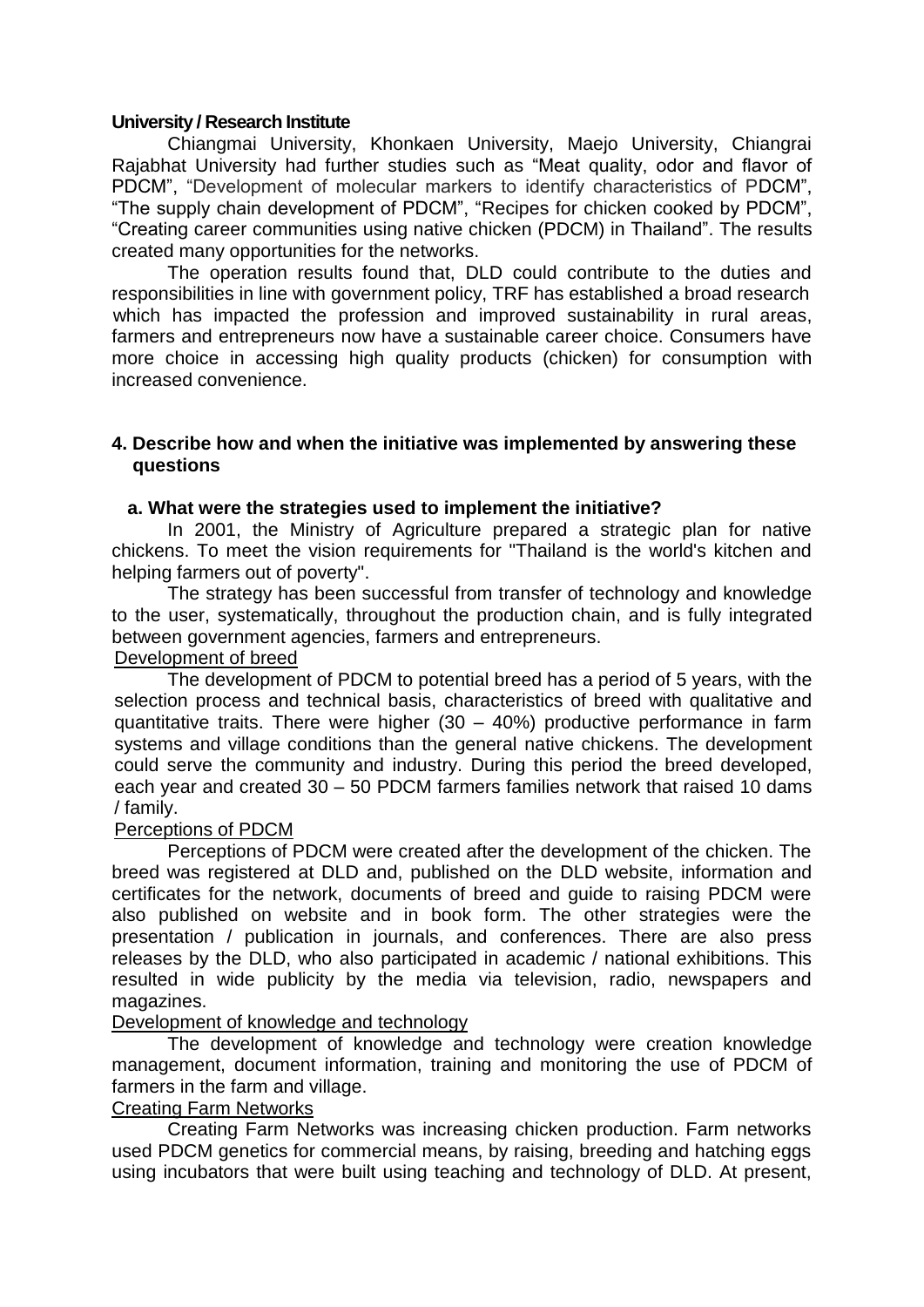the farm network in the Upper Northern Region has 18 farms that produce more than 1.5 million chicks per year for purebred and crossbred PDCM.

Sub network (feedlots to restaurants) development from the farmers / farms were available resources to make full use of the manufacturer to the consumer. Evaluation of useful of PDCM

Evaluation and analysis of the use of PDCM purposed for planning and breed development to meet the needs of the community and data of raising native chickens and economic returns of both main occupation and career options. Identity Creation of PDCM

The identity of PDCM for cooking was achieved by providing competition at the famous festivals of Chiang Mai province. These will cover the cycle from breed to table.

Production System Development of PDCM to Food Safety

Development of the production, throughout the production chain to security standards. To enhance the hi-end market.

### Market development

Market development aimed for distribution of native chicken (PDCM) in the community market and the city by using information sign for retail store and packaging of fresh chicken, and the newly supported amount of chicken that increased productivity.

In addition, TRF also supported the ongoing research projects by the University / Research Institute for confidence of products.

### **b. What were the key development and implementation steps and the chronology?**

DLD was the agency responsible for the country's livestock. They were the core operation and integration stakeholder with various partners such as TRF (supported research and feedback academic), Research Institutes / Universities (support the research activities that DLD can not do its) and the networks were used and reaction to the results obtained.

AD 2001 - 2002, DLD and TRF arranged meetings to discuss, with groups of scholars from other institutions, livestock in Thailand, including universities and the private sector. An agreement (MOU) with TRF was signed and a joint venture with DLD to develop Thai native chicken breeds was initiated.

AD 2002 – 2007, establish foundation stock of PDCM at C-LBRC, in collaboration with the farmers and communities.

AD 2008 – 2010, Results of research was put into use and transferred to stakeholders. This started by creating farmers and consumer perception of breed, creating farmer / farm networks with sub network support, such as feedlots, slaughterhouses, fresh chicken retail stores and, restaurants. In order to avoid the problems of price and marketing of chickens, evaluation of useful of PDCM, including acceptance by interviewing and a small group meeting, the value added in each stage of production or output. This was done in order to ensure the implementation of the model for expansion into other communities. The aim was to expand the knowledge about PDCM from community to region and country, developed market to complete production chain.

AD 2011, development of PDCM production to food safety for consumers, throughout the production chain. To improve raising and production of native chickens into compliance with the standard GAP (Good Agricultural Practice).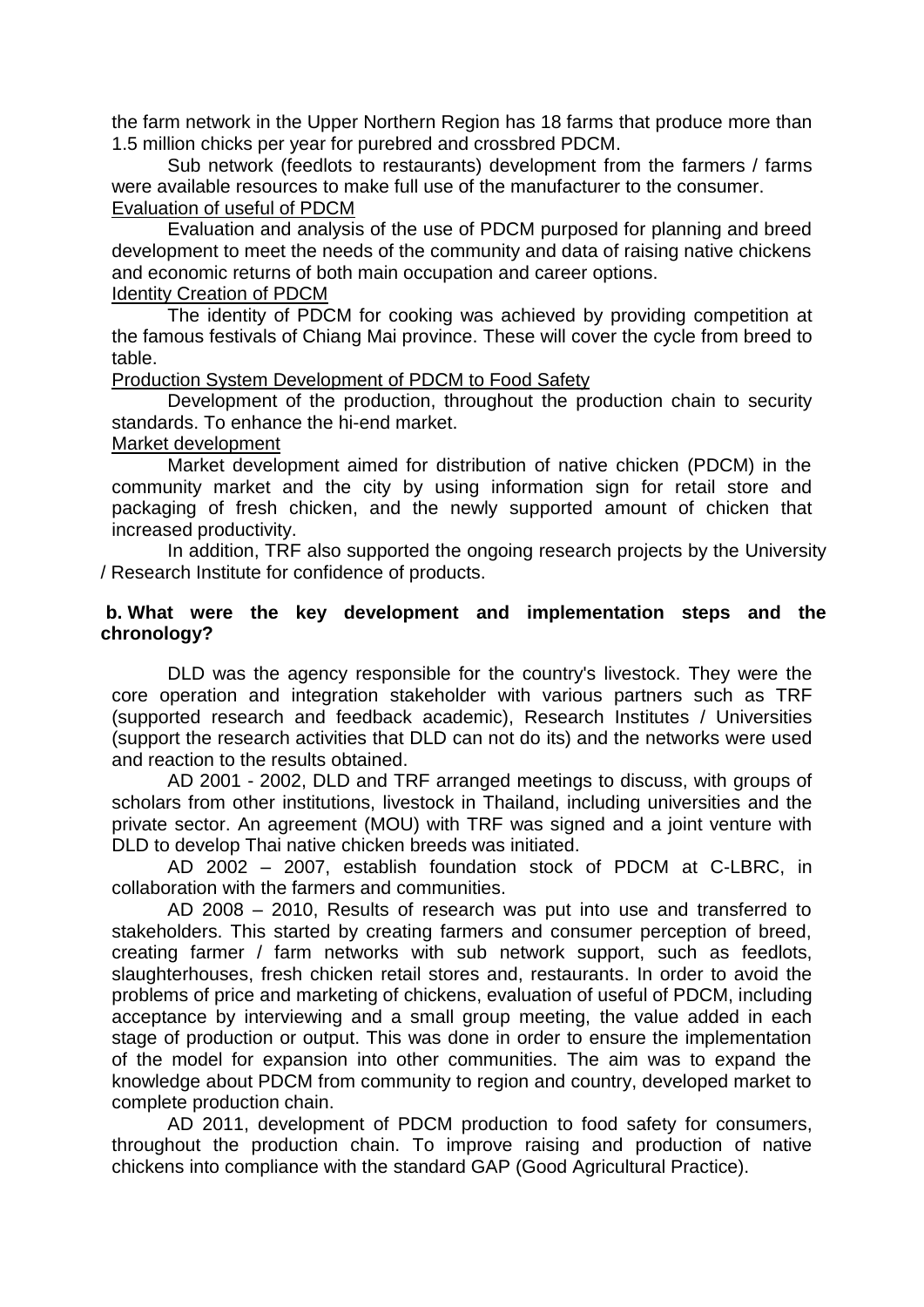AD 2012, develop community careers using PDCM, by sustainable method.

AD 2013, establish a PDCM club. This will strengthen the advantage of networks, prepare for registration and certification of PDCM breed and support members of PDCM club. This year the networks started to sale frozen chicken meat in the hypermarkets as Tesco Lotus, Makro.

AD 2014, started to sale fresh chicken meat (cut up and whole chicken) to hiend supermarket of Thailand (Tops market, Chiangmai branch)

Results of all operation, had 18 network farms, 400 network farmers, 50 network feedlot farms, 20 network slaughterhouses, 70 network fresh chicken retail stores and 3 network restaurants.

The road map for the next operation is in the next 2 years produced native chicken (PDCM) will be distributed to all regions of Thailand, and extend fresh chicken meat to the other branches of tops market. Develop the product cycle to a comprehensive range of " Chicken of Thailand, adopted by Thailand knowledge, raising Thais as a product of Thailand ".

### **c. What were the main obstacles encountered? How were they overcome?**

The main problem in the implementation stage was the collection of chickens from all over the country. This takes time, labor and budget. Very difficult for selection and improvement produced purebred and high potential chicken, without loss of genetic diversity and still remain the property of maternal ability for raising in the village.

This is the first time in Thailand, for produced purebred native chicken in commercial scale to market continuously by farmers. The farmers must have technology and know-how to build the farm. The use of new knowledge in the production of native chicken breeds using incubators to develop their own chickens. The first pilot study made it difficult to manage and resolve any issues that arose. There is no model to emulate success. Then, create perception of native chicken to people, and used for commercial purposes, and operations to be an integrated supply chain from production to the table.

Farmers need planning, research, time, personnel, analysis, improvement, and budget to achieve their goals and must be supported by the agency with the cooperation and mutual consent of the government. (DLD and TRF). Supervisor cooperation must have complete knowledge of chickens, in the RD & E (Research, Development & Extension), because networks creation needs to promote public relations and marketing.

Over a period of 10 years, from development of chicken breed, followed by creating perception, networks, etc., until the chain of production and utilization, the research must have been carried out both in the village and the people involved in the community and use numerous tasks.

Operators required determination, dedication, knowledge, accuracy and completeness to overcome obstacles in the RD & E, to create an efficient market mechanism, value added and distributed to the community. This provided satisfaction of stakeholders and various sectors to participate in the operation. Also, the products can meet the market demand and consumer needs.

The future of Thai native chicken, stands a strong chance because the government can work together to support and carry out comprehensive research. The native chickens are preferred, affected to production were not sufficient to meet the requirements for applying to the breed chicken and consumption. Which in the long run had the chance to develop into a product of village, district, and province,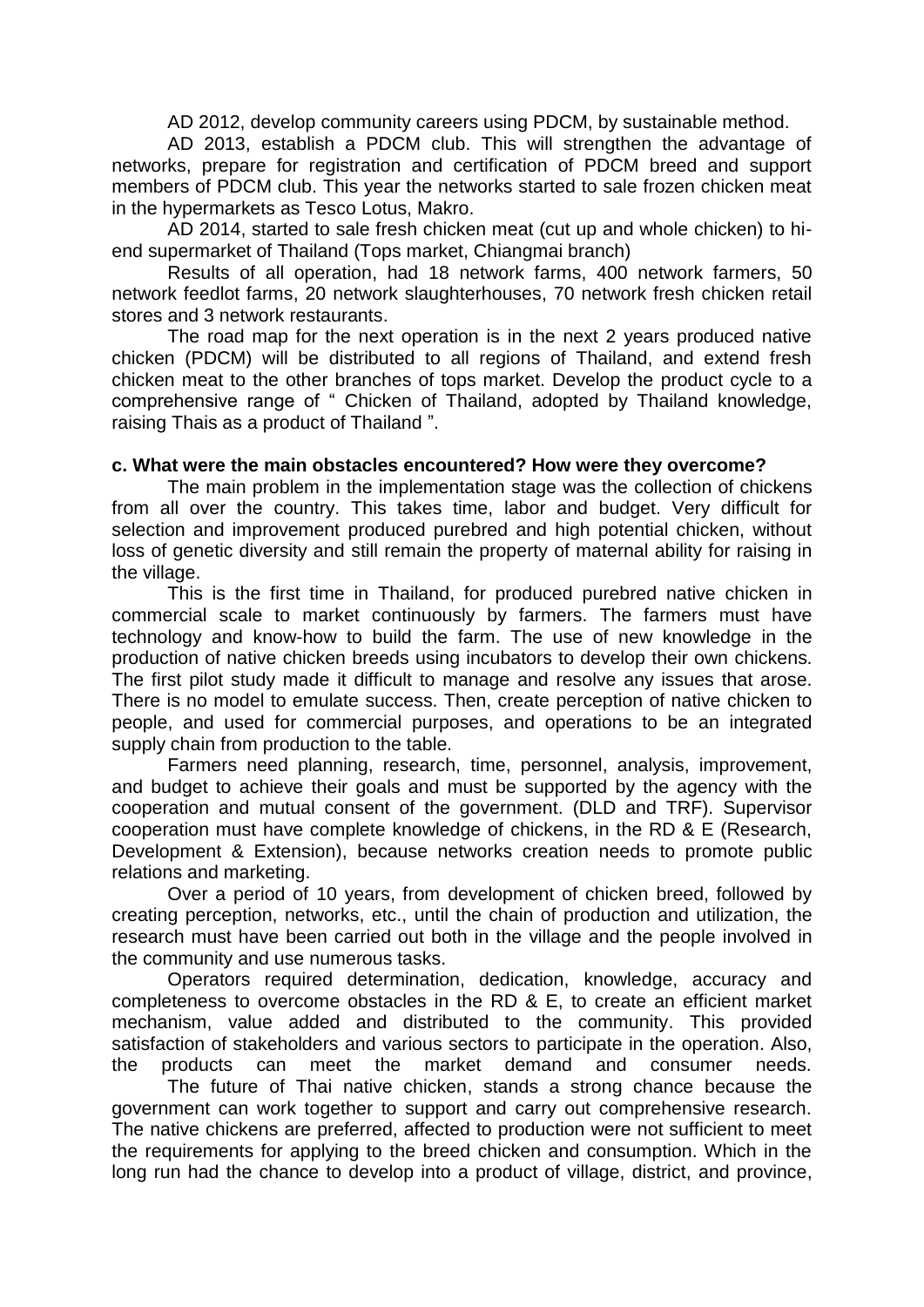such as the famous chicken breeds of other countries. In addition, native chickens raised by farmers in the village ate local materials such as grass, bamboo, worms, vegetables, fruits, etc. It is also a selling point as organic chicken.

## **d. What resources were used for the initiative and what were its key benefits?**

The resources were personnel in accordance with the underlying research that have accumulated knowledge / continuous improvement, knowledge development and review for improvement working, time, and budget. **Budget** 

All funds used in operations during 2002 - 2012 totaled 610,000 dollars.

- The cost of developing of breeding chickens (250,000 dollars) was shared by DLD (130,000 dollars) and TRF (120,000 dollars).

 - The system of using chicken genetics was 160,000 dollars, with support from the TRF.

 - Research support from TRF and universities / research institutions for steps to build confidence of PDCM was 200,000 dollars.

#### Technology and knowledge

 Technology and new knowledge were applied in practice, including the development of chicken breeds, which requires scientific / scholarly input to improve breeds of Thai native chicken.

Creating perception and brand variants in a systematic and widespread manner at all levels, from community to national level. It was new strategy of implementing agricultural projects to accomplish this, such as promoting products as an important marketing strategy.

Farm network and sub network creation had an undisputed price and market.

 The big problem of native chicken rearing was egg incubators. Incubators have the potential to be very expensive and cheap incubators have limited potential. Implementation of this project developed the complete knowledge for the networks to build incubators with a capacity of 6,000 – 8,000 eggs. Their efficiency was similar to standard incubators but were four times cheaper. So, they could build 40 incubators which saved more than 500,000 dollars. This incubator was the new innovation, because it was an incubator for native chickens that differed from commercial incubators, most of which were imported from abroad and good for commercial broiler or layer chickens.

#### Working partnership

 There was a working partnership created throughout the production chain, from DLD to communities. This started from farm network, followed to the network of farmers, feedlots, slaughterhouses and retail stores. It could be seen that each of the functions were responsible for continuous production, and had the great benefit of mutual support. This development would create a strong network and support each other. The partnership changed the way of the party of farmer and marketing of native chicken, from dependence on others, to self-reliance, and rely on each other in the end.

5. Is the initiative sustainable and transferable?

The operating of the pilot study made the documents and was publicizing as International Animal Breed, including documents of PDCM, methods of raising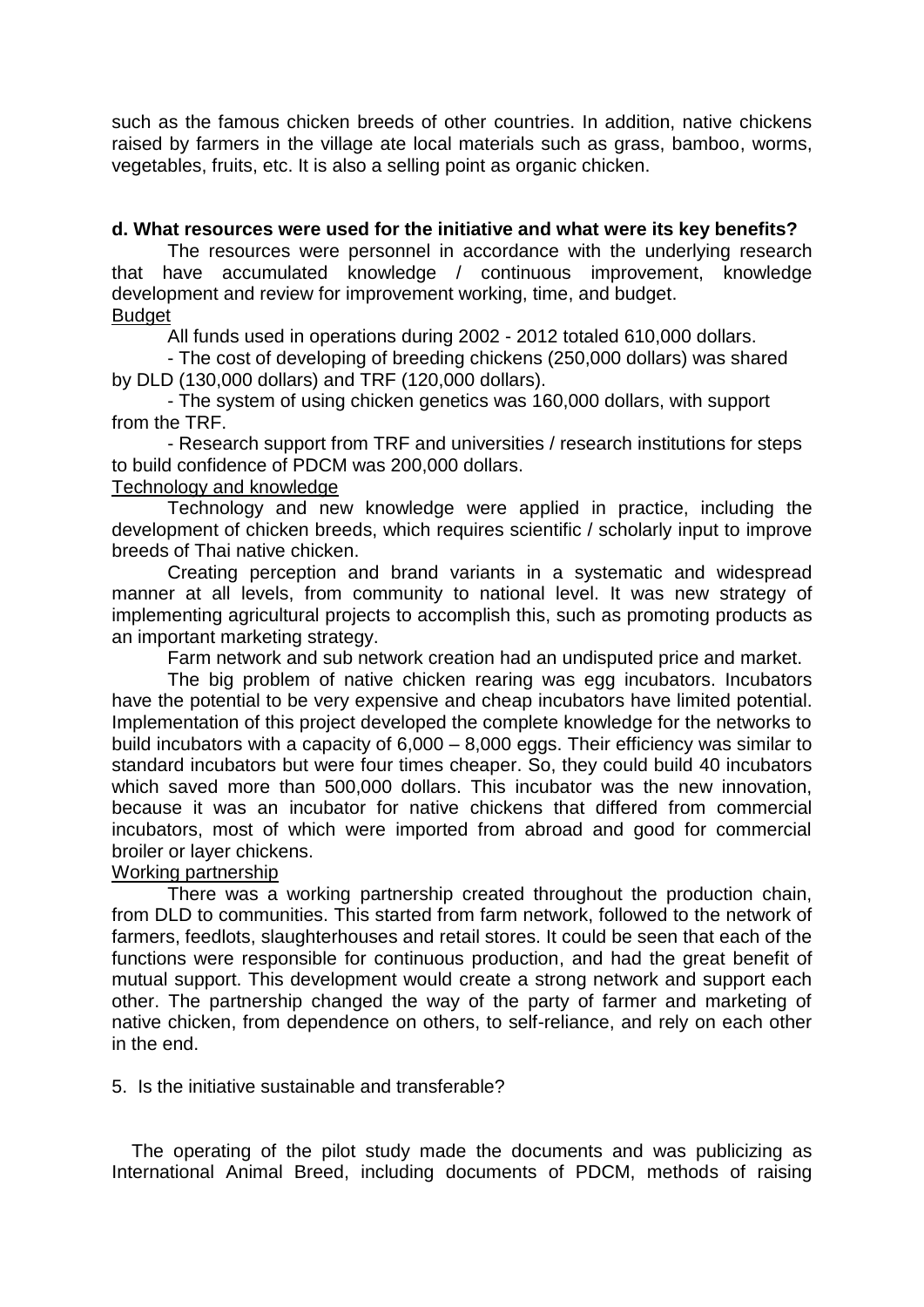PDCM, PDCM networks, PDCM cooking, etc. All supply chains of production chickens to consumers had operations manuals for standard production. Then those could be made into working manuals and success models. DLD introduced these models that can be adapted to the other three native chicken breeds, to the rest of Thailand (Northeast, Central, South). The model was then used for other livestock of DLD, include cattle, goats, sheep, swine, dairy and beef.

The overall results had been used in the purebred and crossbred native chicken industries. Chickens were used by farm networks had a large capacity of over 300,000 birds / year and medium-sized farm (50,000 to 100,000 birds / year), such as Chiangmai, Lamphun, Lampang, Maehongson, Nan, Phayao, Chiangrai, Phetchabury, Nakornratchasrima and Samutsakorn provinces. Also, there were twenty DLD farms nationwide, including more than 500,000 birds / year. At present, as a result of the initiative, chickens have now been sold to almost every province of the country. In 2012 the farm networks of Chiangmai, Chiangrai and Lampang had started to sell crossbred chicken and fresh chicken, to other ASEAN countries including Laos, Myanmar, Cambodia.

During the initial operation, the research was initiated by a single company (Chiangmai Livestock Breeding and Research Center). After development of the breed, Khonkaen University led some to develop a new strain for the bigger industry.

Various methods have been implemented in the development. The result was the work of various groups that provides learning of each other's communities and residents in the community. As one of the technology transfer from the government to farm, farmer group networks, and networks of farms and farmers to the farmers directly. As a result of the initiative, other farmers would like to join the network, this was an example of a successful mode, then made success easier. The results were extended to a wider use from regional to national and international border.

2013 - 2014, driven and knowledge transfer to networks, provided they were able to produce replacement chicken by themselves, for sustainability and did not depend on the breed of DLD in each year. Then, DLD supervised farm networks, and took the new development chicken breed every three years.

More than ten years ago of initiative, many farmers would like to be the networks.

Models and system could be extended to create other networks of other native chickens of DLD that were located in different regions. The pattern made Thai native chicken, that had economic benefits to the users which was one strategy to create economic value, and could be applied to other native livestock in Thailand.

6. What are the impact of your initiative and the lessons learned?

# The impact

The impact of the initiative received one new pure breed of Thai native chicken that has production potential, farmer networks and sub networks that are commercial. This is a successful model of career development.

#### Economic, social and community value

Weight at age 12 weeks (1,244 g) was higher than 30 percent. So, chicken cost 3 dollars/kg that had a yield higher than 0.9 dollar / bird, and a total economic value was of 1.2 million dollars.